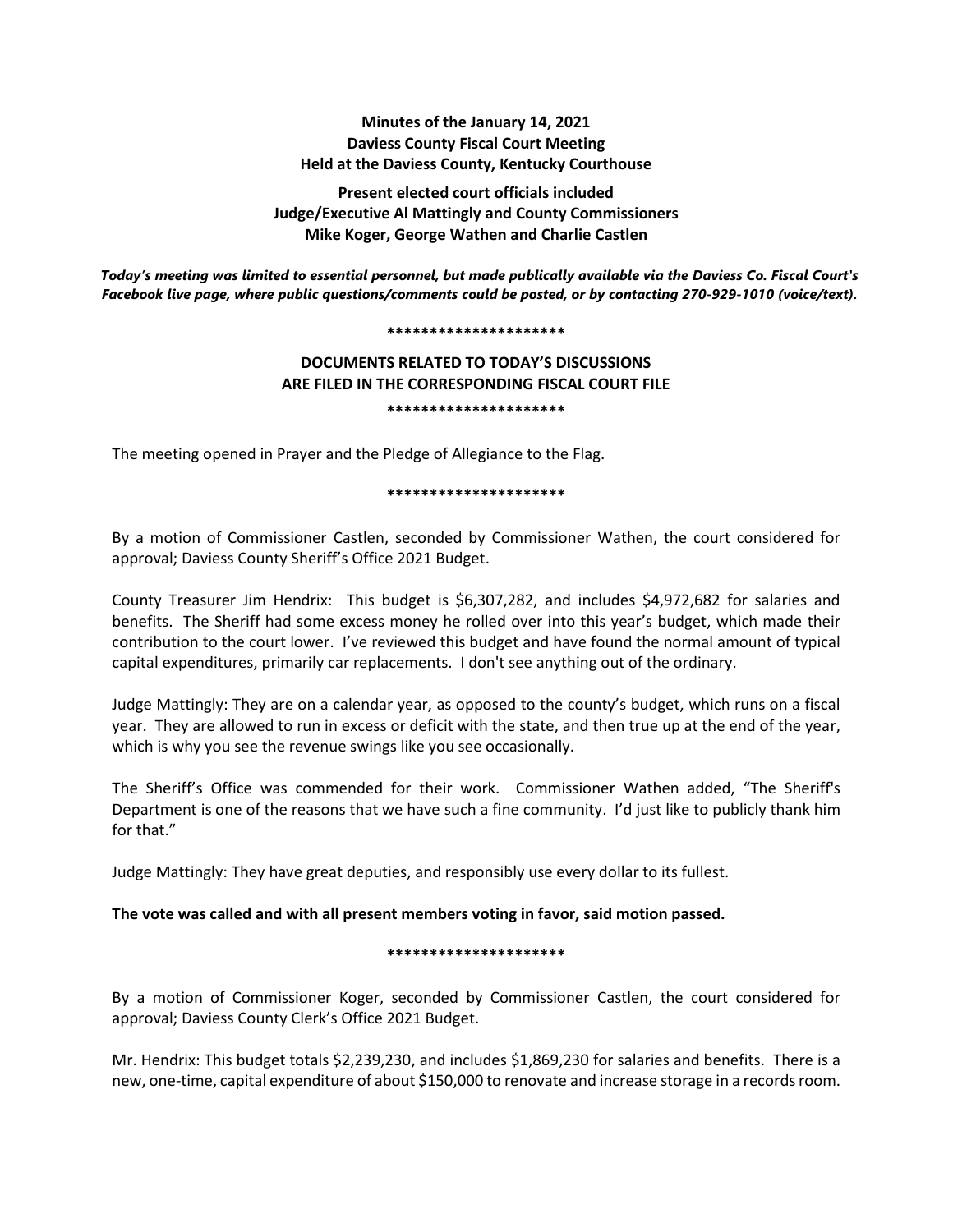Last year, the state approved the addition of a new \$10 fee, which generated about \$196,000, so they are actually not even spending the whole amount for that project.

Judge Mattingly: The Clerk's Office did a great job with the 2020 elections. They worked hard to find available precincts, and to get ballots out, returned, and counted, making sure they were good and true ballots. Thanks went out to the clerk's office as they worked extremely hard to make sure that they were open and able to provide the election services.

### **The vote was called and with all present members voting in favor, said motion passed.**

#### **\*\*\*\*\*\*\*\*\*\*\*\*\*\*\*\*\*\*\*\*\***

By a motion of Commissioner Koger, seconded by Commissioner Castlen, the court considered for approval; Minutes of the December 17, 2020 Court Meeting.

**The vote was called and with all present members voting in favor, said motion passed.** 

#### **\*\*\*\*\*\*\*\*\*\*\*\*\*\*\*\*\*\*\*\*\***

By a motion of Commissioner Castlen, seconded by Commissioner Koger, the court considered for approval; All Claims for All Departments.

**The vote was called and with all present members voting in favor, said motion passed.** 

#### **\*\*\*\*\*\*\*\*\*\*\*\*\*\*\*\*\*\*\*\*\***

By a motion of Commissioner Wathen, seconded by Commissioner Castlen, the court considered for approval; MOA regarding 9-1-1 Operations NCIC/LINK Terminal Access with Daviess County Public Schools Special Law Enforcement Agency and City of Owensboro Police Department.

The Daviess County Sheriff's Office has been used to provide security to the Daviess County Public Schools (DCPS). Within the last year, DCPS decided to provide their own security and created the Daviess County Public Schools Police Force.

County Attorney Claud Porter: This agreement grants the DCPS access to both local and National Crime Information System through the 911 system and makes them a special law enforcement agency.

# **The vote was called and with all present members voting in favor, said motion passed.**

### **\*\*\*\*\*\*\*\*\*\*\*\*\*\*\*\*\*\*\*\*\***

By a motion of Commissioner Wathen, seconded by Commissioner Koger, the court considered for approval; First Addendum to Coal Combustion Residuals Management Services Agreement with Owensboro Municipal Utilities.

David Smith: We signed a contract agreement with OMU about 5-years ago to handle their coal combustion residuals, which is what is left over after they burn coal. They had hoped to be done by this point, but it turns out that the original discussions were just from their stock that they were creating, but now we are taking it from their sediment ponds. These ponds were full and OMU wanted them emptied during their plant shutting down period. Those ponds were a bit deeper than anticipated and OMU asked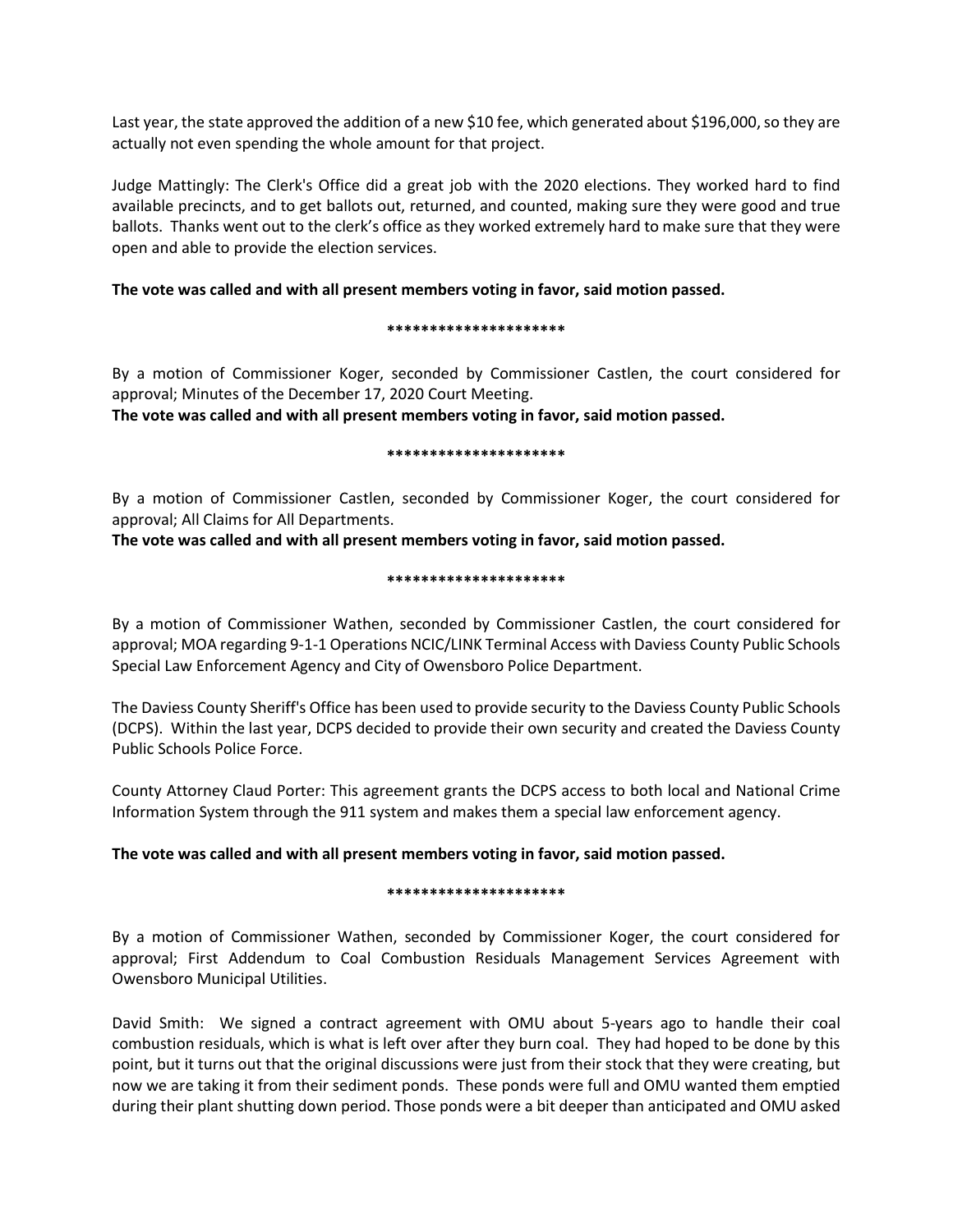the court to extended the agreement for a year, even though they feel it will be completed within the next 6 months. The first load of coal combustion residuals was received was in December 2016, and since then we have received over a quarter of a million tons, but this is a very good way to dispose of it. The other system they have used some is back filling coal strip pits, but we have a contained landfill so it doesn't leach into groundwater.

Judge Mattingly: The initial contract was for a minimum of 125,000 delivered tons. They were going to pay that amount regardless of if they brought 50 tons, they still paid for 125,000. As of December 29, 2020, they had delivered 268,801 tons for a total bill of \$4,233,898. That is about 2 times what was originally discussed in net tons as well as revenue. This allow both parties to benefit. It is a steady stream of cash that helps us continue to do the things we need to do out there on a cash basis without the need to borrow a lot of money.

Mr. Smith noted that this will minimally effect the landfill's current piles and arrives as partially dried out sludge.

**The vote was called and with all present members voting in favor, said motion passed.**

**\*\*\*\*\*\*\*\*\*\*\*\*\*\*\*\*\*\*\*\*\***

By a motion of Commissioner Koger, seconded by Commissioner Castlen, the court considered for approval; **Resolution 01-2021**: Subdivision Street Lighting District for Whispering Meadows, Section 5, Unit 1.

**The vote was called and with all present members voting in favor, said motion passed.**

### **\*\*\*\*\*\*\*\*\*\*\*\*\*\*\*\*\*\*\*\*\***

By a motion of Commissioner Castlen, seconded by Commissioner Koger, the court considered for approval; **Resolution 02-2021**: Designation of Applicant's Agent.

Mr. Hendrix: This authorizes the County Judge/Executive to sign as the Daviess County Fiscal Court's "Designated Applicant" and submit all necessary documents related to a generator grant.

# **The vote was called and with all present members voting in favor, said motion passed.**

### **\*\*\*\*\*\*\*\*\*\*\*\*\*\*\*\*\*\*\*\*\***

By a motion of Commissioner Wathen, seconded by Commissioner Koger, the court considered for approval; **Resolution 03-2021**: Subdivision Street Lighting District for Saddle Pointe, Unit 1. **The vote was called and with all present members voting in favor, said motion passed.**

### **\*\*\*\*\*\*\*\*\*\*\*\*\*\*\*\*\*\*\*\*\***

By a motion of Commissioner Koger, seconded by Commissioner Wathen, the court considered for approval; Award the following Bids:

Assistant County Treasurer Jordan Johnson: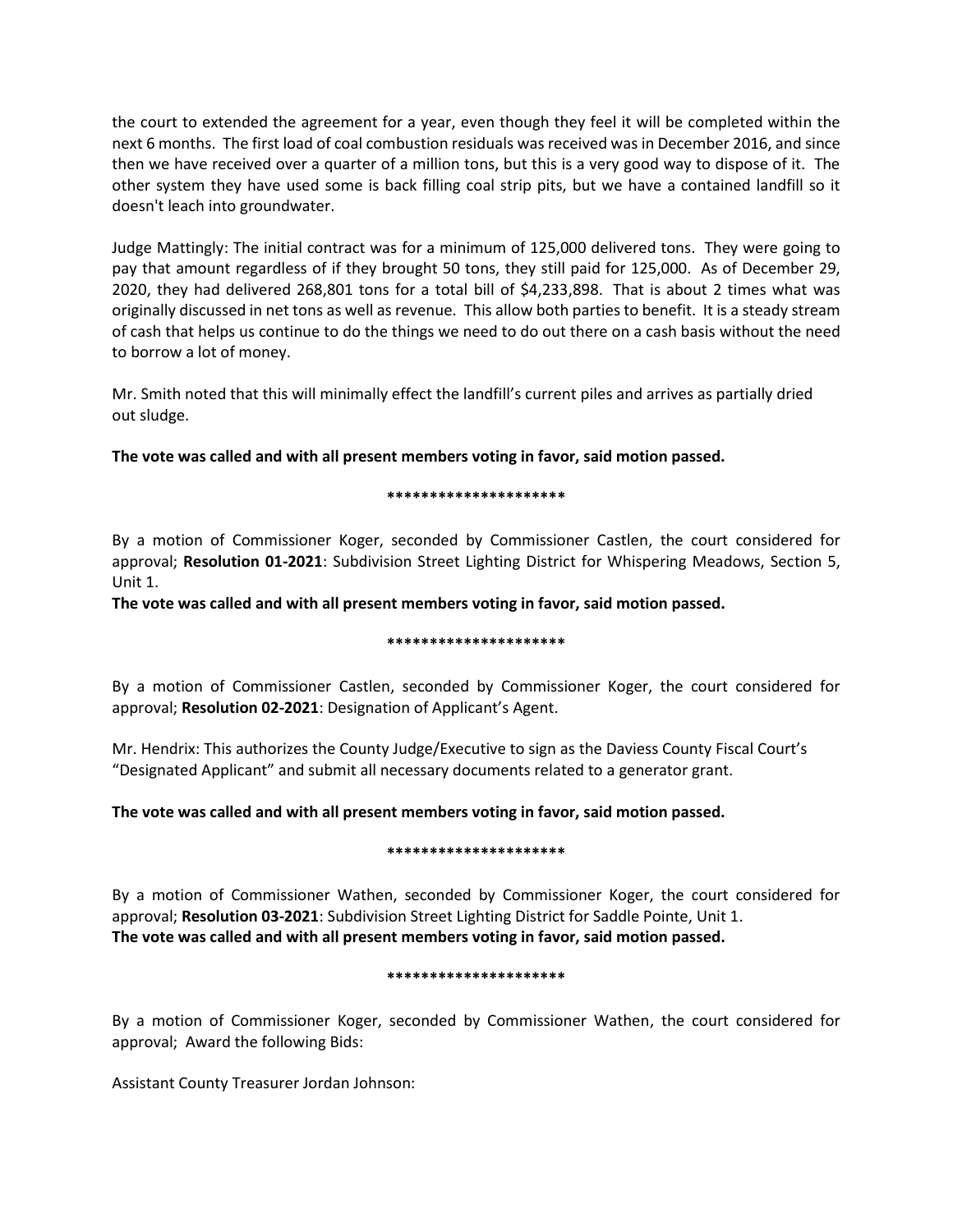# **56-2020: Property Maintenance Services** to Castlen Lawn Service for \$29 per hour.

Daviess County Fiscal Court received three (3) bids for the provision of mowing services for properties in violation of Daviess County Ordinance KOC 1-2016 for the Solid Waste Department. Castlen Lawn Service is the lowest and best evaluated bid, having no exceptions to the bid specifications. It is our recommendation to award Bid No. 56-2020 to Castlen Lawn Service for \$29.00 per hour for the contract period extending from January 1, 2021 to December 31, 2021.

Commissioner Castlen noted being a relative to the owner of this lawn service, albeit distant, and asked the County Attorney if he should abstain from voting on this item. County Attorney Porter said that he can see no reason to abstain.

# **57-2020: Two (2) New 5th Wheel Road Tractors** to Vomac Truck Sales & Service, Inc. for \$214,500.

Mr. Johnson: One of our two oldest semis in the fleet was severely damaged not too long ago, putting it out of operation. Instead of pursuing repairs on the damaged unit, which was deemed financially unviable, fleet maintenance and solid waste management recommended ordering replacement units now and utilize a backup in the interim, while we await delivery.

Daviess County Fiscal Court received four (4) bids for the provision of two (2) new 5th wheel road tractors for the Grimes Avenue Transfer Station. Vomac Truck Sales & Service, Inc. is the lowest and best evaluated bid, having no exceptions to the bid specifications. It is our recommendation to award Bid No. 57-2020 to Vomac Truck Sales & Service, Inc. for the two (2) 2022 Mack Anthem units exercising the trade-in option in the total net amount of \$214,500. County shall trade-in (VIN#: 1M1AW02Y19N007979) a 2009 Mack CH613 Tractor.

# **58-2020: Bulk 12 Gauge Shotgun Ammunition** to Indian Creek Shooting Center for \$55,500.

Daviess County Fiscal Court received three (3) bids for the provision of bulk 12 gauge shotgun ammunition for the Daviess County Gun Club. Indian Creek Shooting Center is the lowest and best evaluated bid, having minor specification exceptions, which, due to the National ammunition shortage, included an uncertain delivery date, as was the case with all bidders. It is our recommendation to award Bid No. 58- 2020 to Indian Creek Shooting Center exercising Bid Option 1 in the amount of \$55,500.

Mr. Johnson: The bid called for 128,000 shotgun shells and this bidder provided us the option to purchase an additional 128,000. With all combined, this would account for a little more than a year's supply of ammunition.

# **The vote was called and with all present members voting in favor, said motion passed.**

# **\*\*\*\*\*\*\*\*\*\*\*\*\*\*\*\*\*\*\*\*\***

By a motion of Commissioner Wathen, seconded by Commissioner Castlen, the court considered for approval; Reappoint Scott Kuegel *#1.2.21* (S1.5T) to the Daviess Co. Water District Board (1-year term) Term ending 1/1/2022.

All currently appointed West and Southeast Water Districts Board members shall serve a one-year term ending 1/1/2022 on the newly consolidated Daviess County Water District Board.